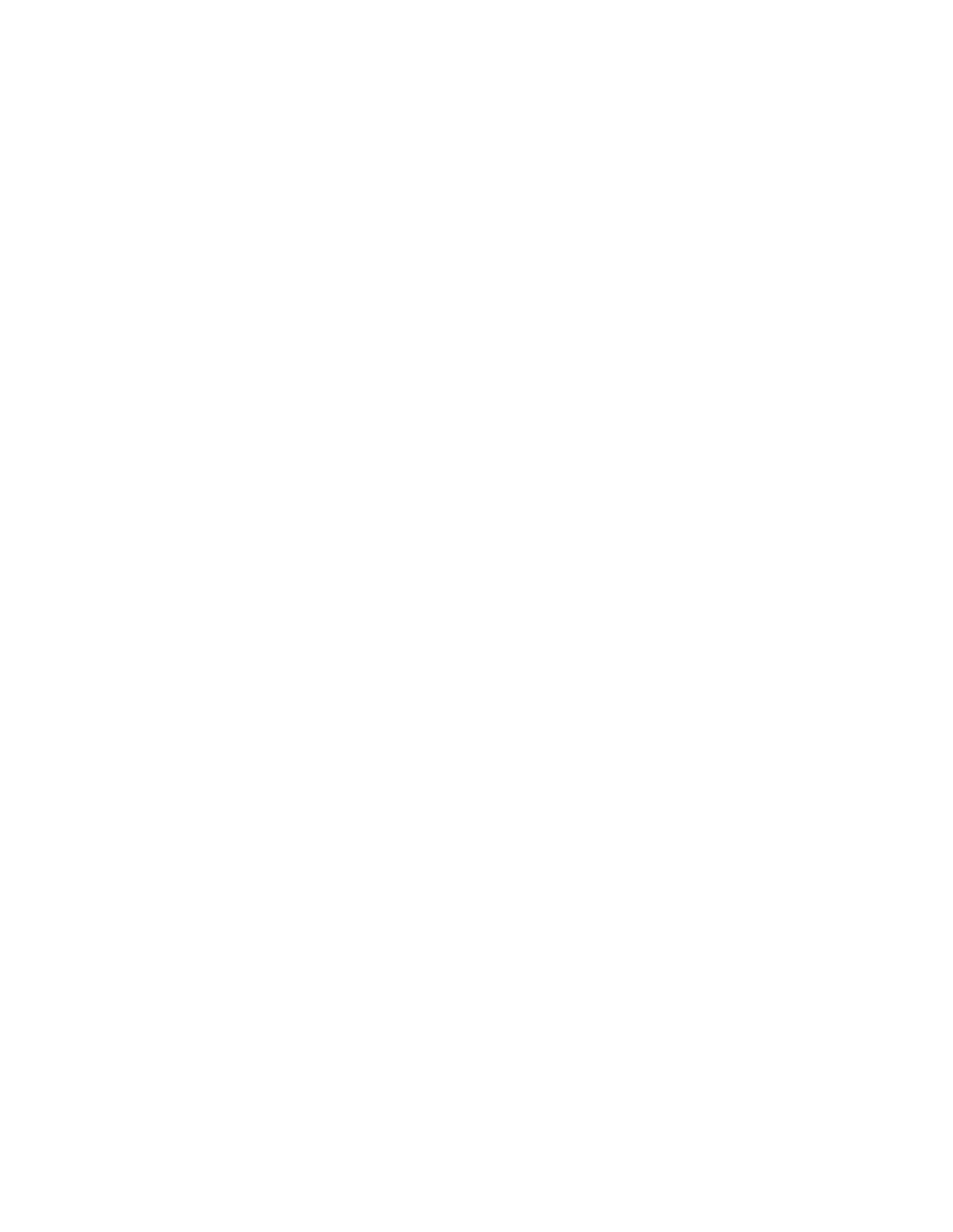

# 1. EXECUTIVE SUMMARY

## 1.1 Goals and Objectives

The primary goals of this University of Kentucky (UK) Utility Infrastructure Master Plan was to not only identify existing energy and utility system capacities, deficiencies/inefficiencies, and account for the future growth plans of the University over the next 20 years, but also recommend the necessary improvements required to create an even more efficient, dependable, reliable and robust utility infrastructure.

The following campus energy and utility systems were included in this plan and both the generation and distribution elements of each system were evaluated:

- Heating (Steam and Condensate)
- Cooling (Chilled Water)
- **Electrical**
- Domestic Water
- Sanitary Sewer
- **Stormwater**

In addition to more traditional chilled water, steam and electrical generation, options for combined heat and power and renewable energy sources were evaluated to determine if any would be feasible at UK.

Finally, the primary purpose of this plan was to provide a " roadmap" planning tool for the development of the utility systems for the next 20 years. With the intent of providing some additional order and prioritization to the recommended upgrades and growth of the systems, this planning horizon was further broken down into three project periods or timeframes; 0-3 years, 4-7 years and 7-20 years.

With these goals in mind, and after extensive review with University Planning, Management and Operational staff, the AEI planning team developed the following primary objectives for each of the above Energy and Utility systems:

## **Heating**

- Survey and assess the existing steam generation systems and develop ECM's.
- Identify any generation and distribution system deficiencies in existing campus heating infrastructure.
- Analyze and make recommendations how to best to support future heating requirements due to campus expansion.
- Evaluate opportunities to reduce operating costs and GHG emissions.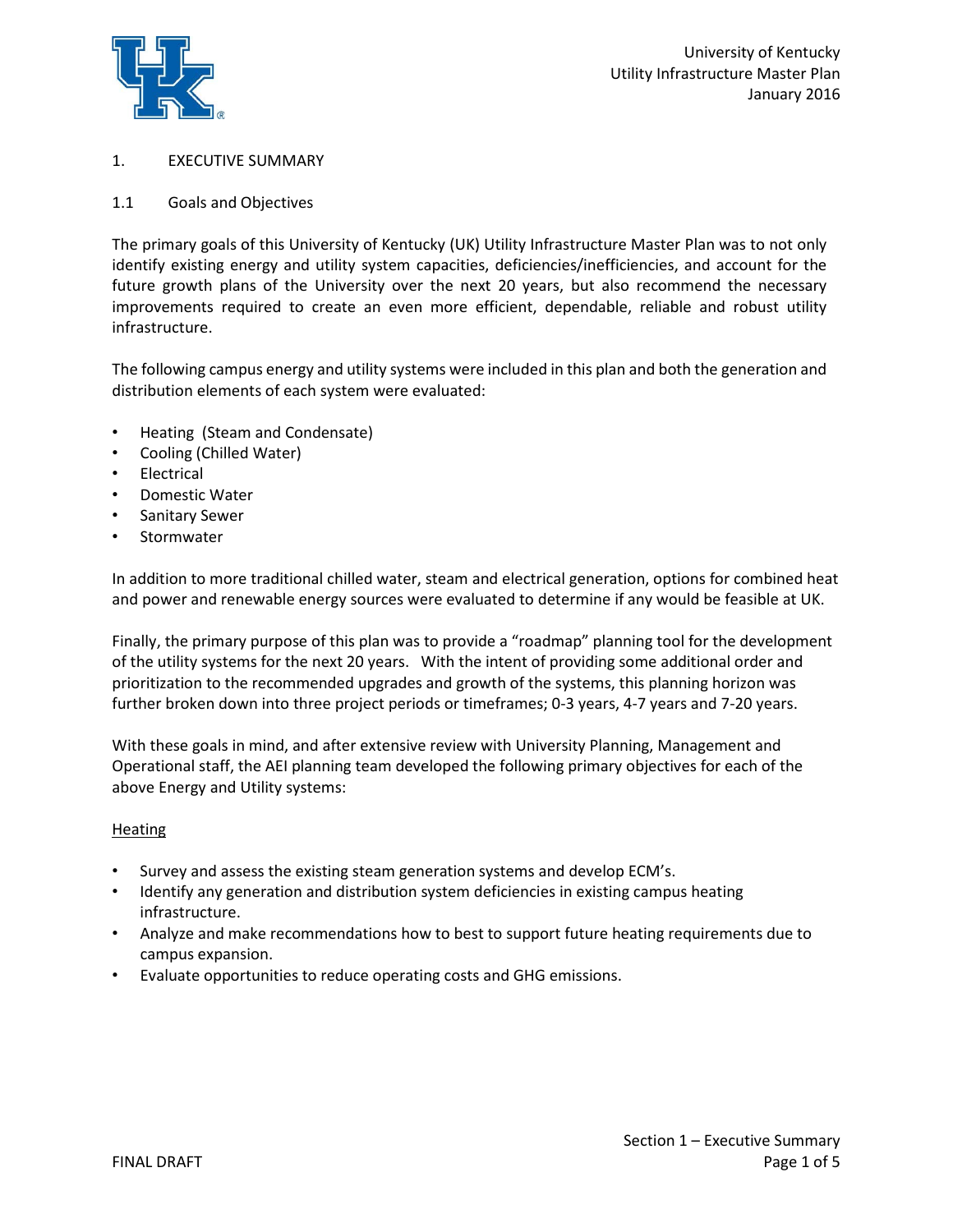

# **Cooling**

- Determine existing and future cooling loads and compare to existing chiller capacities.
- If some cooling system equipment is found to be aged or deficient. Develop replacement strategies to diminish risk of not meeting peak cooling demands.
- Mitigate the effects of poor Delta-T at the cooling plants. Correct poor Delta-T at buildings over time.
- Develop ECMs that are compatible with UK's existing system to optimize plant efficiencies.
- Understand distribution pipe age and determine least reliable segments in system for immediate replacement.
- Calibrate and update cooling system hydraulic model in KY Pipe to reflect current and future hydraulic scenarios.
- Investigate the applicability of alternative cooling system technologies.
- Develop comprehensive project list for cooling systems.

## Electrical

- Develop plan to support growth within campus.
- Increase electrical reliability and redundancy.
- Upgrade/replace aged portions of existing underground distribution system.
- Investigate sustainable electrical improvements.
- Harden electrical infrastructure.

## Domestic Water

- Assess the current system assets and condition.
- Identify deficiencies in the system.
- Build a hydraulic model and conduct a capacity analysis of the existing system.
- Establish recommendations that can be used by UK to determine where future growth can be best accommodated.

## Sanitary Sewer

- Complete a detailed condition analysis of the existing.
- Build a hydraulic model and conduct a capacity analysis of the existing system.
- Identify deficiencies in the system.
- Provide an analysis of projected loads and capacities that align with the Campus Master Plan.
- Establish recommendations that can be used by UK to determine where future growth can be best accommodated.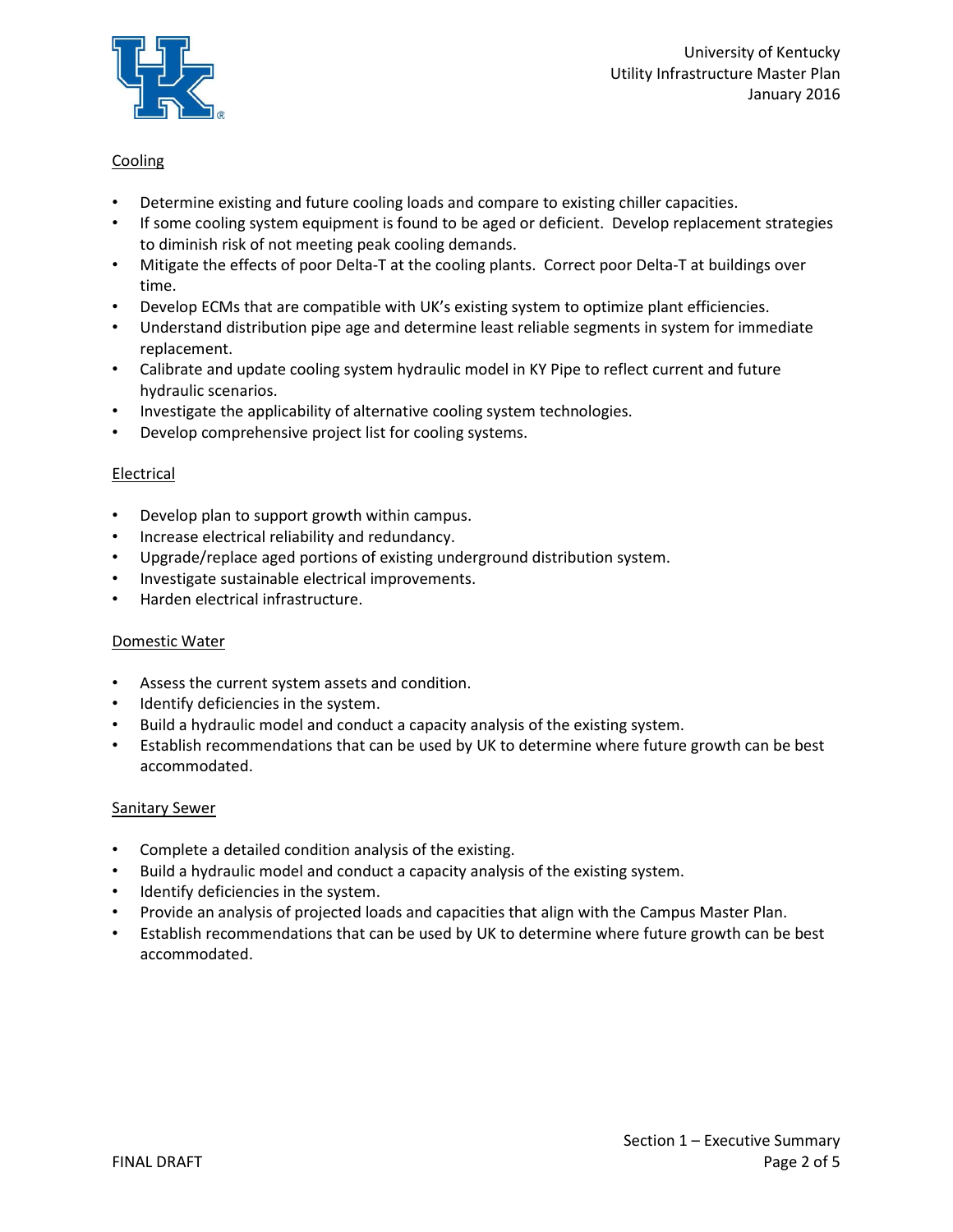

## **Stormwater**

- Complete a detailed condition analysis of the existing.
- Build a hydraulic model and conduct a capacity analysis of the current system.
- Identify deficiencies in the system.
- Provide recommendations that can be used by UK to determine where future growth can be best accommodated.

## 1.2 Planning Process

The planning process for the various systems started with an existing systems conditions assessment. This was followed by systems modeling and load analyses for existing and future conditions based on growth plans of the University. The following Table 1.1 summarizes the existing and future loads that have been estimated for the University.

|                   | <b>Table 1-1: Load Projections Summary</b> |                     |                   |                                                |                                            |  |
|-------------------|--------------------------------------------|---------------------|-------------------|------------------------------------------------|--------------------------------------------|--|
| <b>Time Frame</b> | <b>Heating</b><br>(MBH)                    | Electrical<br>(MVA) | Cooling<br>(Tons) | Potable Water<br>(Peak Hourly<br>Demand - GPM) | Sanitary Sewer<br>(Peak Day<br>Flow - GPM) |  |
| <b>Existing</b>   | 410,000                                    | 61.12               | 34,111            | 2,755                                          | 1,281                                      |  |
| $0 - 3$           | 456,024                                    | 75.04               | 36,141            | 2,858                                          | 1,376                                      |  |
| $4 - 7$           | 458,249                                    | 76.47               | 39,170            | 2,870                                          | 1,387                                      |  |
| $8 - 20$          | 557,625                                    | 88.46               | 48,350            | 3,211                                          | 1,700                                      |  |

Options to upgrade, expand and grow the existing systems were also identified, screened and analyzed to determine the most appropriate and cost effective options to recommend for implementation. This included review of various alternative technologies.

## 1.3 Recommendations

The following are the major recommendations and/or takeaways that were determined through the planning process for each of the energy and utility systems.

## Heating

- Implement ECM's and correct identified plant deficiencies.
- Construct CUP addition with three (3) 5.7MW CHP Systems (results in CO<sub>2</sub> reduction of 54,000  $MTCO<sub>2</sub>e$ ).
- Install new back up fuel oil tanks.
- Install parallel CUP campus feed (20" HPS).
- Phased replacement of aged distribution piping over 20-year planning period.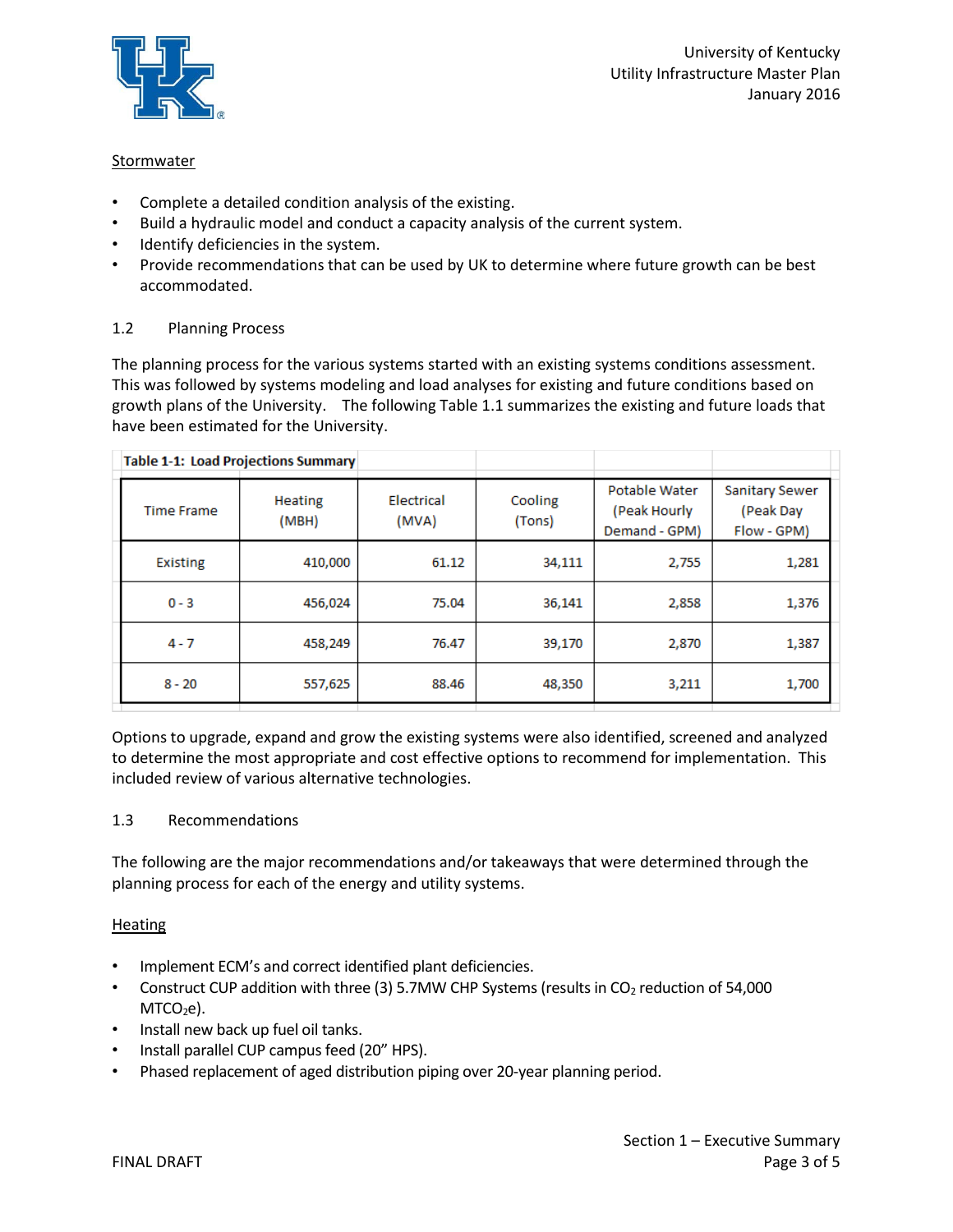

# **Cooling**

- Implement ECM's which mitigate poor delta-T and maximize chiller plant output and efficiency.
- In the near term, fill open chiller bays in CP#4 and CP#2 to provide N+1 redundancy chiller capacity.
- Expand CP#2 / Replace associated distribution piping.
- Replace cooling towers at CP#1 in phases over two years.
- Review UK Medical Center hydraulics to allow for normal interconnection with system to increase system redundancy and efficiency.
- Defer the decision to rehabilitate CP#3 or build new CP#5 until ~ 2024.
- Install new distribution piping along Rose Street to North Campus to connect existing "radial" mains to provide "looped" capacity/redundancy to the Academic District.
- Upgrade all chiller plant controls for operational and energy savings
- Immediately replace failing segments of direct buried steel and cast iron distribution piping. Plan to replace all other piping greater than 50 years old.
- Develop implementation plan for phased upgrades of delta-T in buildings.

## Electrical

- Capacity of all three substations are sufficient to serve all proposed future loads through 2035.
- Work with Kentucky Utilities (KU) to install 69kV ring bus infrastructure at each of the three substations to be able to isolate the KU primary feeders entering each substation.
- Install a 15kV Paralleling Switchgear to facilitate the CHP recommendation as well as provide a swing bus for each of the three main substations.
- As part of recommended aged feeder replacements, move vault style switches in congested manholes to sub-surface switches in an adjacent vault. Install new concrete encased ductbanks between manholes as switches are relocated.
- Provide electrical systems to support on-site generation through Combined Heat Power (CHP) to reduce carbon footprint.

## Domestic Water

- Water is provided by Kentucky American Water Company (KAWC) and, in general, they own and maintain the system to each building meter. UK owns and maintains from the meter to the building.
- No known system deficiencies.
- Hydraulic model maintained by KAWC and modeled information is available upon request.
- Regular coordination meetings are recommended to assist KAWC planning for future water needs.

## Sanitary Sewer

- Conduct a system condition assessment and analysis, i.e. a Sanitary Sewer Evaluation Survey.
- Conduct flow monitoring study in subareas within the system to obtain baseline information on existing flows and remaining capacity for the hydraulic model.
- Maintain a hydraulic model that reflects improvements that align with the Campus Master Plan.
- Use hydraulic model information to identify sewer lines near capacity, to identify needed infrastructure improvements, and to justify sewer connection to the LFUCG system.